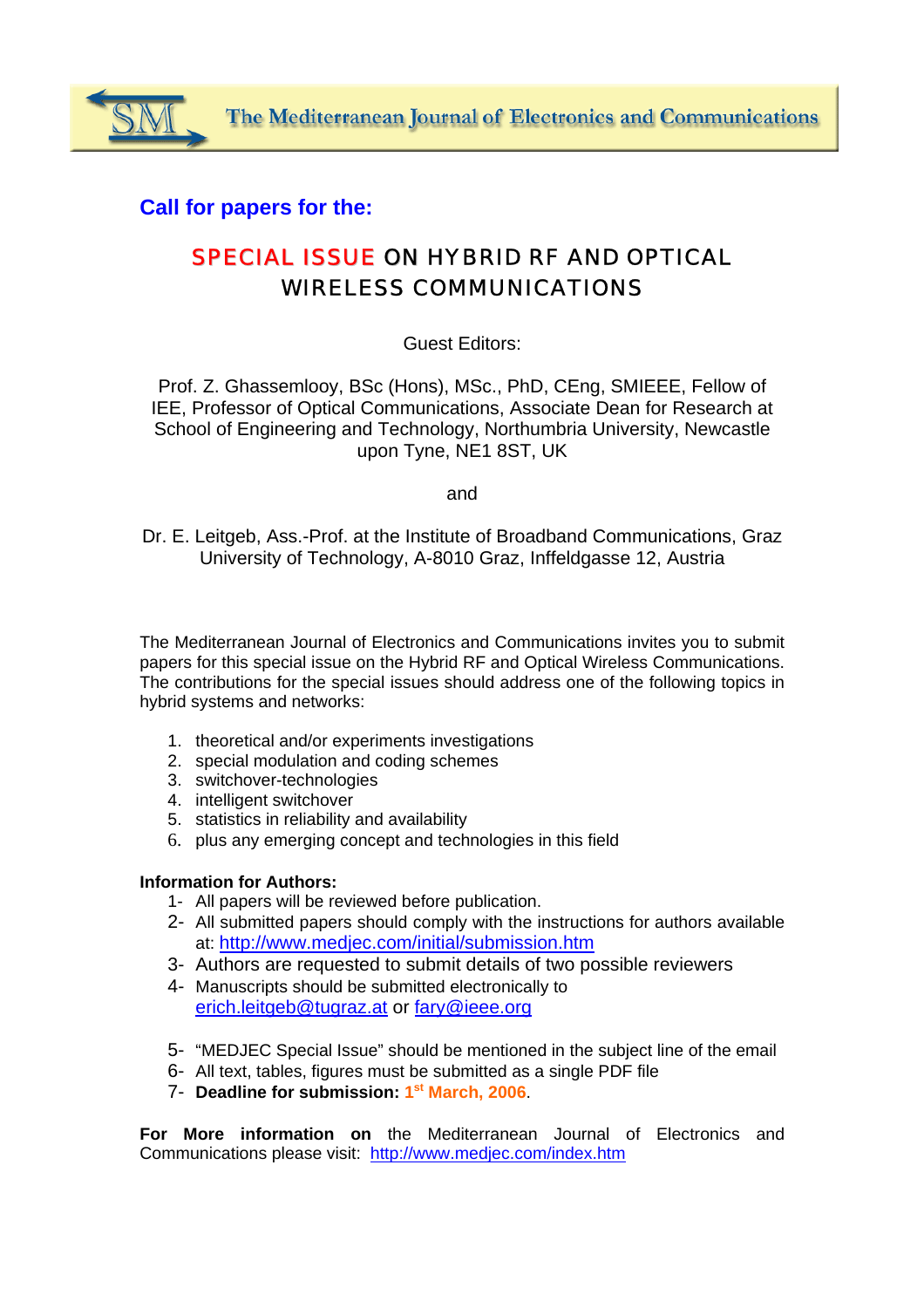## **IMPORTANT DATES:**

**Paper Submission: 1st March, 2006**  Paper Reviewed: 1<sup>st</sup> May, 2006 **Final Submission: 1st June, 2006 Publication Date: July, 2006** 

# **ABOUT HYBRID RF AND OPTICAL WIRELESS COMMUNI-CATIONS**

The topic of wireless systems (including investigations, experiments and applications) has becomes more interesting for application where there is a need for high-speed data-rate links in Europe and the whole world. Free space optics is one such a scheme that offers huge bandwidth and relatively easy installation between building and sites. However, link availability is rather limited by the weather conditions like fog and heavy snowfall. On the other hand very high frequency RF based link is capable of offering comparable data rates and can operate in foggy and heavy snowfall weather conditions. But link availability is limited by heavy rain. Therefore, a hybrid scheme based on combination of FSO and RF links has the advantage of added redundancy and higher link availability at all weather conditions. RF and FSO communication links have roughly the same properties with regard to offered data rates and flexibility of setup, but operate under different conditions, with their benefits and challenges, thus no being able to offer full availability. The big advantage of the hybrid is the fact, that systems with single system availability of 97% can be improved to 99.93%, which is identical with a gain enlargement of transmitting power of 12 dB in the RF link case.

Recently there has been an increased research interest and activities in both topics and how these complementary technologies could work side by side. See table below. However, the hybrid subject has not been covered as a single topic. Thus the aim of this special issue is to address the latest issues related to hybrid RF-FSO systems and networks (serial or parallel (for increasing the reliability and availability), and bring together the latest in research and development. It is expected that contributions will be received from both industry and academia.

#### **Table - Relevant References in this field**

M. Kavehrad, B. Hamzeh, "Ultra-short Pulsed FSO Communications System with Wavelet Fractal Modulation," Proceedings of Optics East, Philadelphia Pennsylvania, October 2004.

M. Kavehrad, B. Hamzeh "Laser Communication System Using Wavelet-Based Multi-Rate Signaling," Proceedings of IEEE MILCOM, Monterey-California, November 2004.

B. Hamzeh, M. Kavehrad "Characterization of Cloud Obscured Free Space Optical Channels*,*" Proceedings of WMSCI'05, Orlando, Florida, July 2005.